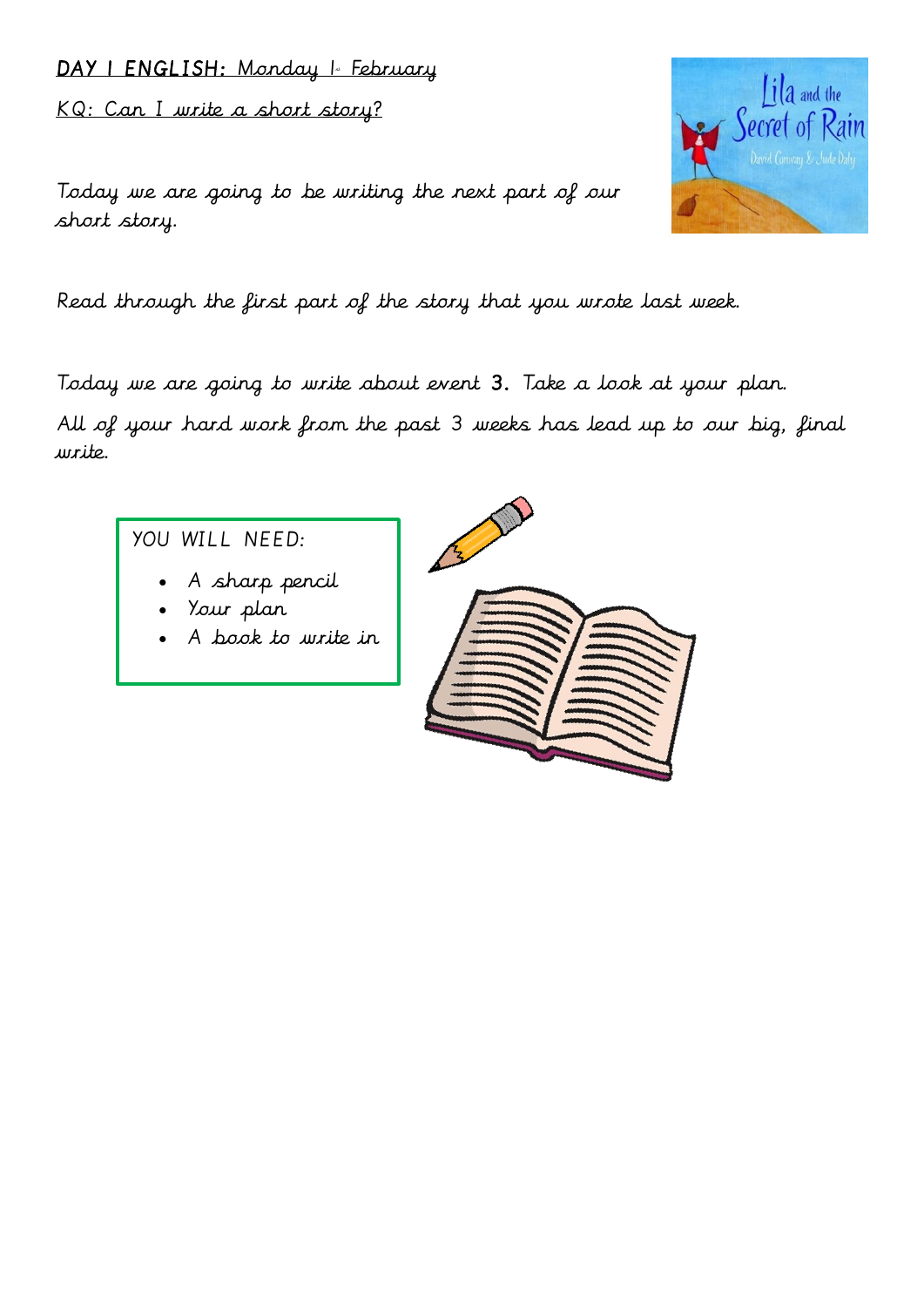## Example:

Miss Hughes danced in the heavy, pouring rain, she could feel the huge drops of cool, calming water all over her. This is the day she had been waiting for, Miss Hughes speedily ran all the way home with a huge smile on her face. She ran past the crops that were sadly dying, they were getting the water that they needed and the old well had started to fill up again. What a happy day this was! The old, tired and parched cows started to look less fed up. Miss Hughes couldn't wait to see how overjoyed everyone back home was. She knew there would be a celebration in store.

### Have you read the example above? What features from our model text can you identify?

#### TIME TO WRITE:

Get your plan ready and begin to write event 2 of your short story.



Read through what you have written today. Does it make sense?

Use the checklist below to see if you have included everything so far:

Event 3

#### FEATURES:

- Subordinating Conjunctions
- Expanded noun phrases
- Past progressive tense
- Year 2 spelling words
- Exclamation
- Question
- Commas in a list